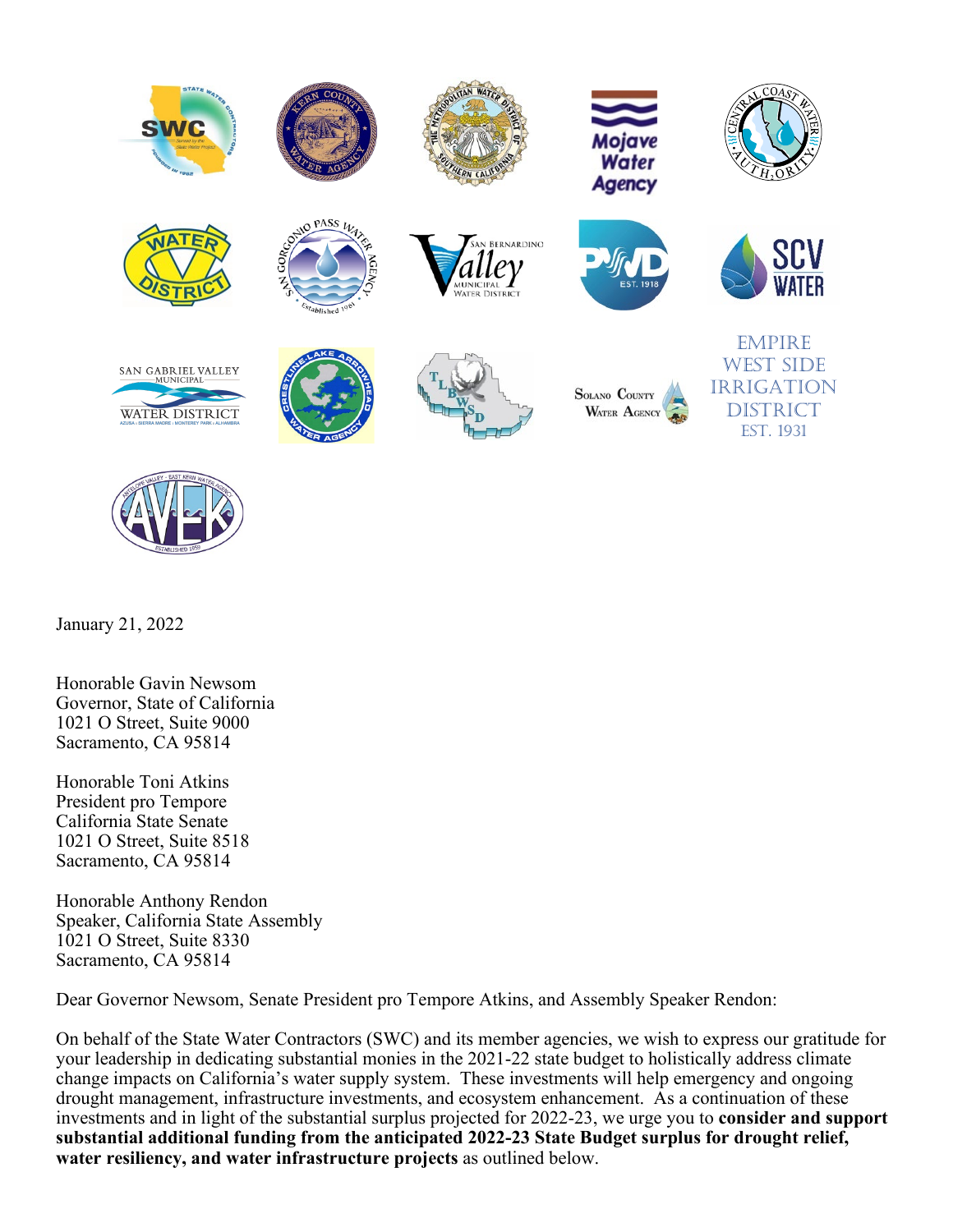January 21, 2022 Page 2

California and its elected leaders have an unprecedented opportunity to use one-time funds to effectuate longterm water supply improvement, supporting our communities and state economy. These investments now would pay dividends throughout this drought and future droughts, and help to leverage federal and local dollars. This statewide investment, coupled with federal investments, ensures a more climate resilient water system at the state, regional, and local levels.

As you are aware, the SWC is an organization representing 27 of the 29 public water agencies that hold contracts with the California Department of Water Resources (DWR) for the delivery of State Water Project (SWP) water. Collectively, the SWC members provide a portion of the water supply delivered to approximately 27 million Californians – roughly two-thirds of the state's population – and to more than 750,000 acres of irrigated agriculture in the Bay Area, San Joaquin Valley, Central Coast, and Southern California.

## **Improving Local Water Resilience**

SWC appreciates the substantial funding provided through competitive grants to local water agencies to improve drought resiliency. The primary focus in FY 2021-22 was – very appropriately – on safe drinking water and disadvantaged communities. However, with the recurring surplus and a remaining need, SWC encourages expanding investments for local and regional drought resiliency.

Substantial additional funding is necessary to maximize and expedite development of local projects and water use efficiency within urban and agricultural sectors alike. This will advance critical water infrastructure projects without creating water affordability impacts on water customers.

Attached is a list of near-term SWC member agency drought mitigation projects that can help improve drought resiliency. These projects are vetted, shovel-ready, and can expediting near-term climate adaptation measures, improving water availability for disadvantaged communities, maintaining affordable access to clean drinking water, creating jobs, and preparing for and responding to the effects of climate change. Additionally, there remains a substantial unmet investment needed to prepare for future droughts in out-years. We strongly encourage the Administration and Legislature to consider major investments in large-scale water reliability, resiliency, and sustainability projects, such as regional water recycling, potable reuse, desalination, regional water conveyance, localized storage, and stormwater management.

### **Subsidence Repairs**

SWC is very appreciative of the down payment the State has made towards aging water infrastructure, including the \$100 million allocated to DWR to contribute towards repair of arterial water supply canals that are part of the SWP and the federal Central Valley Project (CVP).

Conveyance improvement work has already begun for some of these facilities and can be completed through additional funding partnerships between the federal government, local public water agencies, and the state of California – all of whom stand to benefit from the resiliency of California's major conveyance systems. This is why a broad coalition of SWP and CVP contractors support a legislative, or budgetary, approach to creating a 10-year, \$785 million Canal Conveyance Capacity Restoration Fund, administered by DWR, to help restore these critical conveyance systems, which would be matched by \$785 million from local water agencies and \$785 million of Federal funding (which we continue to pursue). State funding to address subsidence will help keep water affordable, reduce carbon emissions, and create good paying jobs. We are grateful for the \$100 million allocation during the 2021 state budget cycle, appreciate the commitment for an additional \$100 million allocation during the 2022 state budget cycle, and support allocation of the remaining \$585 million from the state budget surplus funds to fully fund the state's share of this critical infrastructure project and to leverage the federal government's full share of its \$785 million.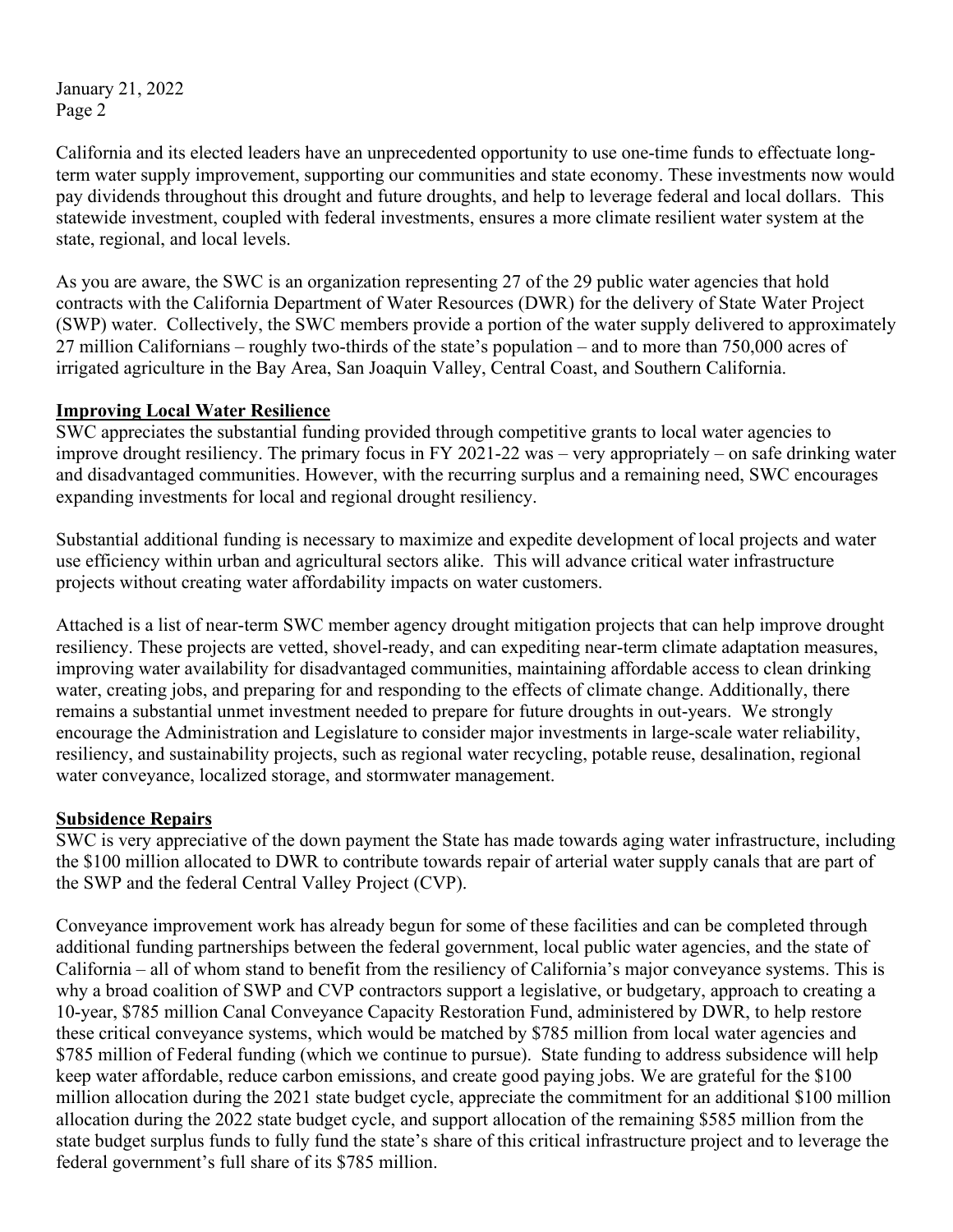## **Clean Energy**

The SWC and its member agencies recognize the potential for the SWP to provide support to the state's power grid, helping to achieve the state's climate change objectives and supportive of projects that appropriately allocate costs and operational benefits. The Oroville Pumped Hydropower Storage project is likely one such opportunity, and we support its inclusion in the Governor's proposed budget.

Additionally, a report developed by the Department of Water Resources, in conjunction with the Natural Resources Agency and the California Energy Commission, is scheduled to be issued to the Legislature in January 2022, pursuant to enactment of SB 49 (Skinner) in 2019. This report outlines the opportunities and challenges to increase flexibility of the SWP operations and facilities to further support the state's electric grid and reduce greenhouse gas emissions, without adversely affecting water supply. The SWC member agencies are generally supportive of the direction of the report's outline of opportunities and challenges, based on information presented to the California Water Commission in November 2021. We anticipate the report will identify recommendations, and we look forward to supporting the appropriate allocation of costs for broad public benefits through the 2022 state budget cycle from surplus budget revenues.

### **Groundwater Management Funding for Adjudicated Basins**

While Sustainable Groundwater Management Act (SGMA) implementation over the next several years to help meet the state's groundwater sustainability goals will be critical, and we appreciate the allocation of \$300 million towards these efforts. We strongly support the expanded eligibility of the statutory language and guidelines to ensure the funding programs include eligibility for projects within court-adjudicated basins. Through both previous adjudications and SGMA, the State can meet the objectives of the Newsom Administration's Water Resiliency Portfolio (which also includes conjunctive use projects – regional and interregional groundwater banks – that are elements of an adaptation strategy to climate change, drought resilience, environmental stewardship, and flood protection).

During 2022, we look forward to working with you to shape an additional funding allocation package that recognizes the importance of building a water supply that is more sustainable and more resilient to the increasing impacts of climate change, including drought.

We are grateful for your continued leadership on water policy and look forward to discussing the SWC funding priorities with you. Please don't hesitate to contact me at (916) 447-7347 or at  $\text{pierre}(\hat{a}_s w c.\text{org}-\text{or our})$ legislative advocate, Glenn Farrel at (916) 216-1747 or [glenn@gfadvocacy.com](mailto:glenn@gfadvocacy.com) – if you have any questions or would like any additional information.

Sincerely,

Jennifer Pierre, General Manager State Water Contractors

Adel Hagekhalil, General Manager Metropolitan Water District

Thou D. Mcary

Thomas D. McCarthy, General Manager Kern County Water Agency

alian &bo

Allison Febbo, General Manager Mojave Water Agency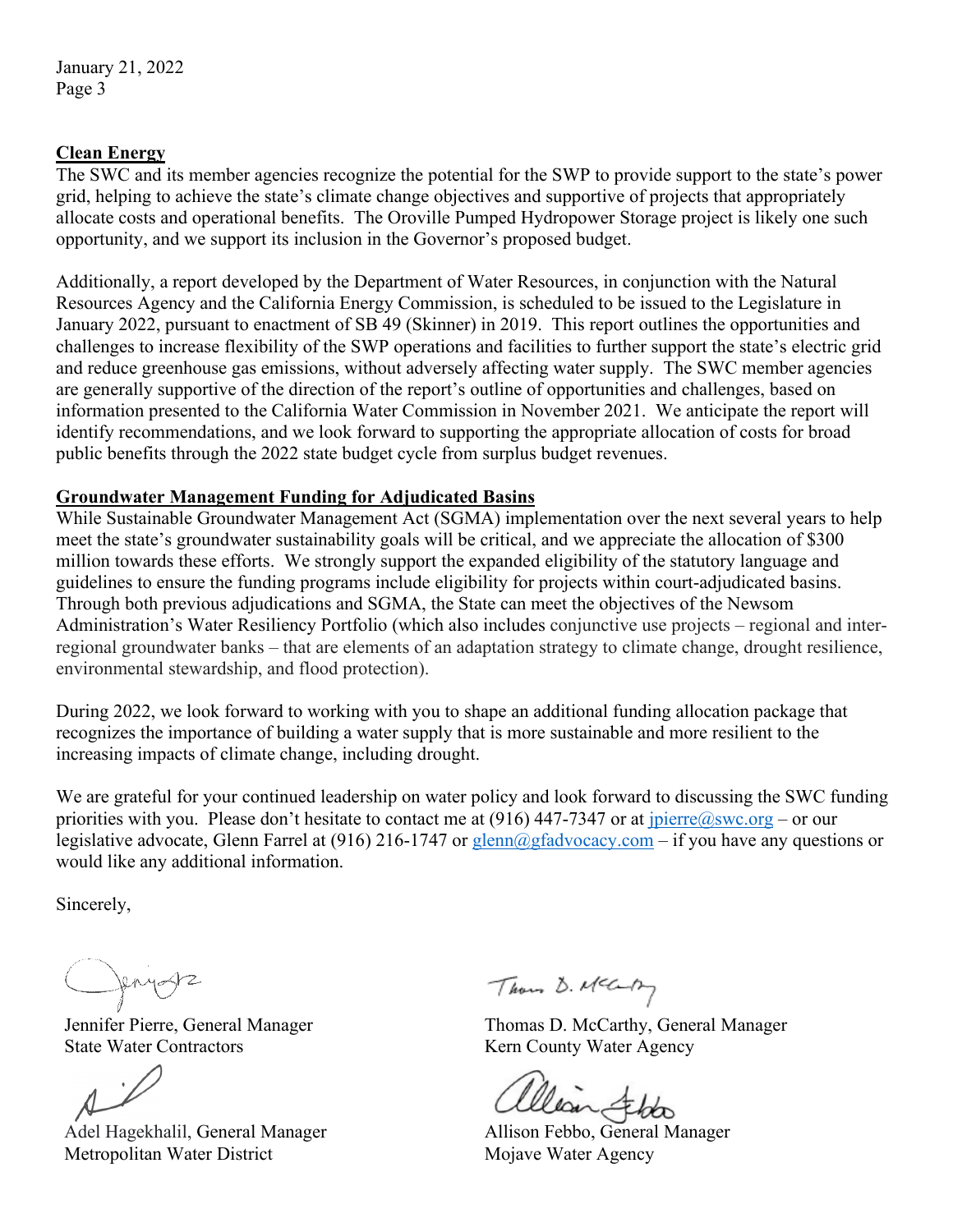January 21, 2022 Page 4

Ry A Skills

Ray A. Stokes, Executive Director Central Coast Water Authority

Lance Eckhart, General Manager San Gorgonio Pass Water Agency

Juis D. La Mneeurx

Dennis D. LaMoreaux, General Manager Palmdale Water District

Darm & forwart

Darin Kasamoto, General Manager San Gabriel Valley Municipal Water District

will

Jacob Westra, General Manager Tulare Lake Basin Water Storage District

flitt

Scott Sills, General Manager Empire West Side Irrigation District

Jim Barrett, General Manager Coachella Valley Water District

Hartlerge

Heather Dyer, General Manager San Bernardino Valley MWD

Matthaw 2 5

Matthew Stone, General Manager Santa Clarita Valley Water Agency

Connier Apindler

Jennifer Spindler, General Manager Crestline-Lake Arrowhead Water Agency

Roland Sanford, General Manager Solano County Water Agency

Dwayne Chisam, General Manager Antelope Valley East Kern Water Agency

cc: Members, Senate Budget and Fiscal Review Committee Members, Assembly Budget Committee Kip Lipper, Office of Senate President pro Tempore Toni Atkins Alf Brandt, Office of Assembly Speaker Anthony Rendon Joanne Roy, Senate Budget and Fiscal Review Subcommittee No. 2 Emilye Reeb, Senate Republican Caucus Shy Forbes, Assembly Budget Subcommittee No. 3 Kirstin Kolpitcke, Assembly Republican Caucus Dennis O'Connor, Senate Natural Resources and Water Committee Todd Moffitt, Senate Republican Caucus Pablo Garza, Assembly Water, Parks, and Wildlife Committee Calvin Rusch, Assembly Republican Caucus Angela Pontes, Office of the Governor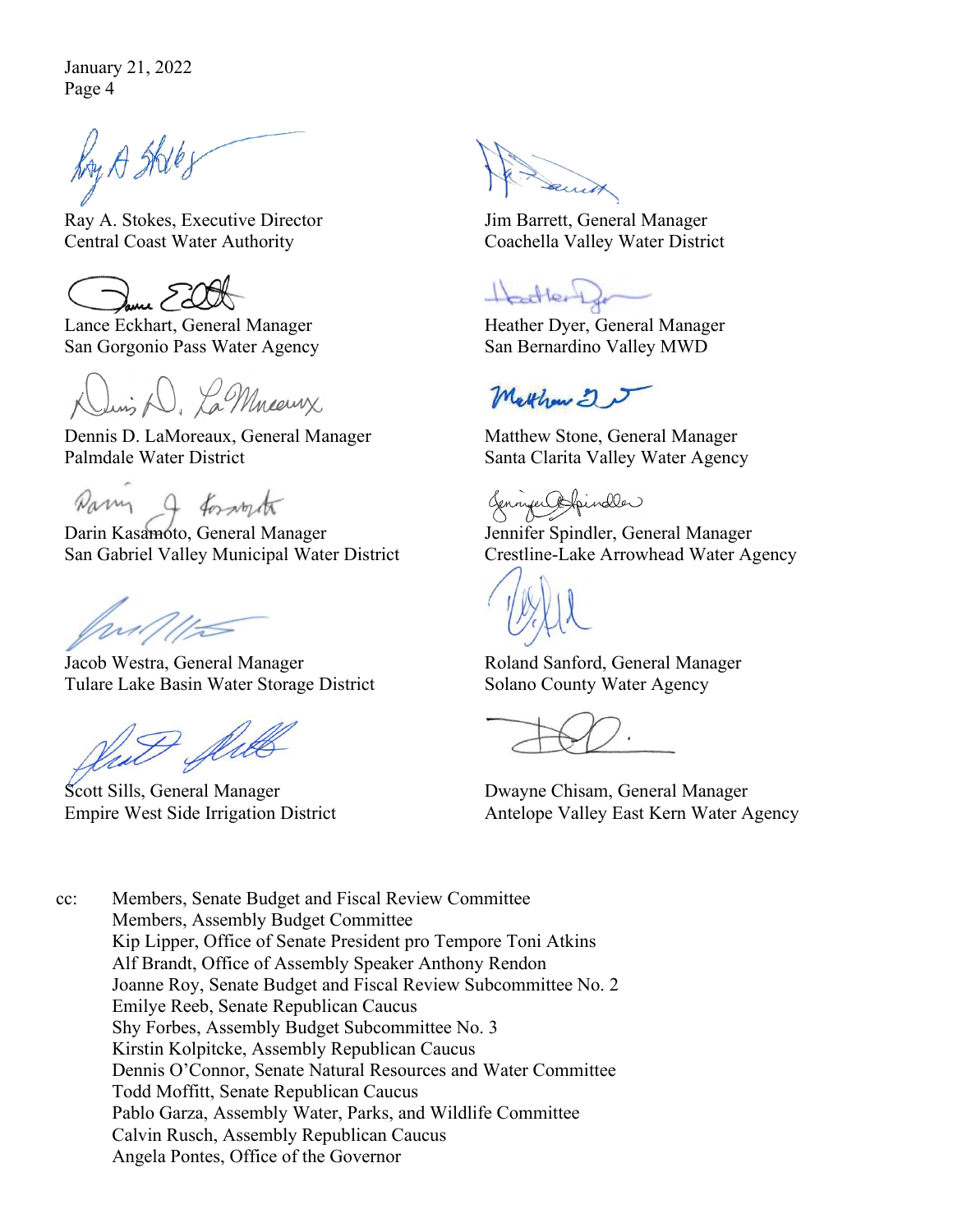# **STATE WATER CONTRACTOR AGENCY 2022 DROUGHT MITIGATION/RELIEF PROJECTS**

# **Total Cost: \$685,262,000 (2022)**

# **Alameda County Water District**

- **1.** Name of the Project: **Advanced Metering Infrastructure (AMI) Project**
- 2. Project Owner: Alameda County Water District
- 3. Project Cost: \$45,162,000
- 4. Short Description of Project: The AMI project will replace ACWD's aging manually-read water meters with automated ultrasonic meters and implement AMI technology throughout ACWD's service area, with implementation beginning now with a Proof of Concept recently completed, and roll-out of meter replacement for all customers planned through 2023. AMI will provide leak detection and water use efficiency tools for customers; improvements in ACWD's customer service; and increased operational efficiency with regard to water supply, rate development, water use efficiency, infrastructure replacement, and demand management modeling. ACWD's decision to implement the project was based on lessons learned from the previous drought.
- 5. Short Description of Drought Mitigation/Relief Benefits in Agency's Service Area: An integral part of the AMI Project is the implementation of a online portal to provide customers with safe and secure access to their real-time and historical water consumption data, including leak notification and access to conservation tools and programs. ACWD anticipates increased water conservation from the project due to improved leak identification, customer behavior changes with access to real-time usage data, and increased customer outreach during the deployment process and through the new customer portal. Additionally, ACWD will use this portal to implement programs targeting customers with high water usage and other atypical usage patterns to reduce leaks and over-irrigation. In a water shortage emergency, ACWD would also be able to monitor mandatory water consumption reduction requests through the system.

## **Antelope Valley-East Kern Water Agency**

- **1.** Name of the Project: **South-North Intertie Pipeline Phase II Pipeline**
- 2. Project Owner: Antelope Valley-East Kern Water Agency (AVEK)
- 3. Project Cost: \$27,000,000
- 4. Short Description of Project: The South-North Intertie Pipeline Phase II Project (SNIP Ph II) includes the construction of a 6.5 mile 48-inch diameter potable water pipeline and equipping the existing pump station with new pumps. The new pipeline will tie into AVEK's existing South-North Intertie Pipeline (SNIP) and connect the Agency's recently-constructed Westside Water Bank (WWB) to its larges capacity water treatment plant, Quartz Hill Water Treatment Plant. The project is shovel-ready, with the environmental review process and a feasibility study completed, property acquisition complete, and final design nearly complete (90%). Construction of the SNIP Phase II pipeline will allow access to up to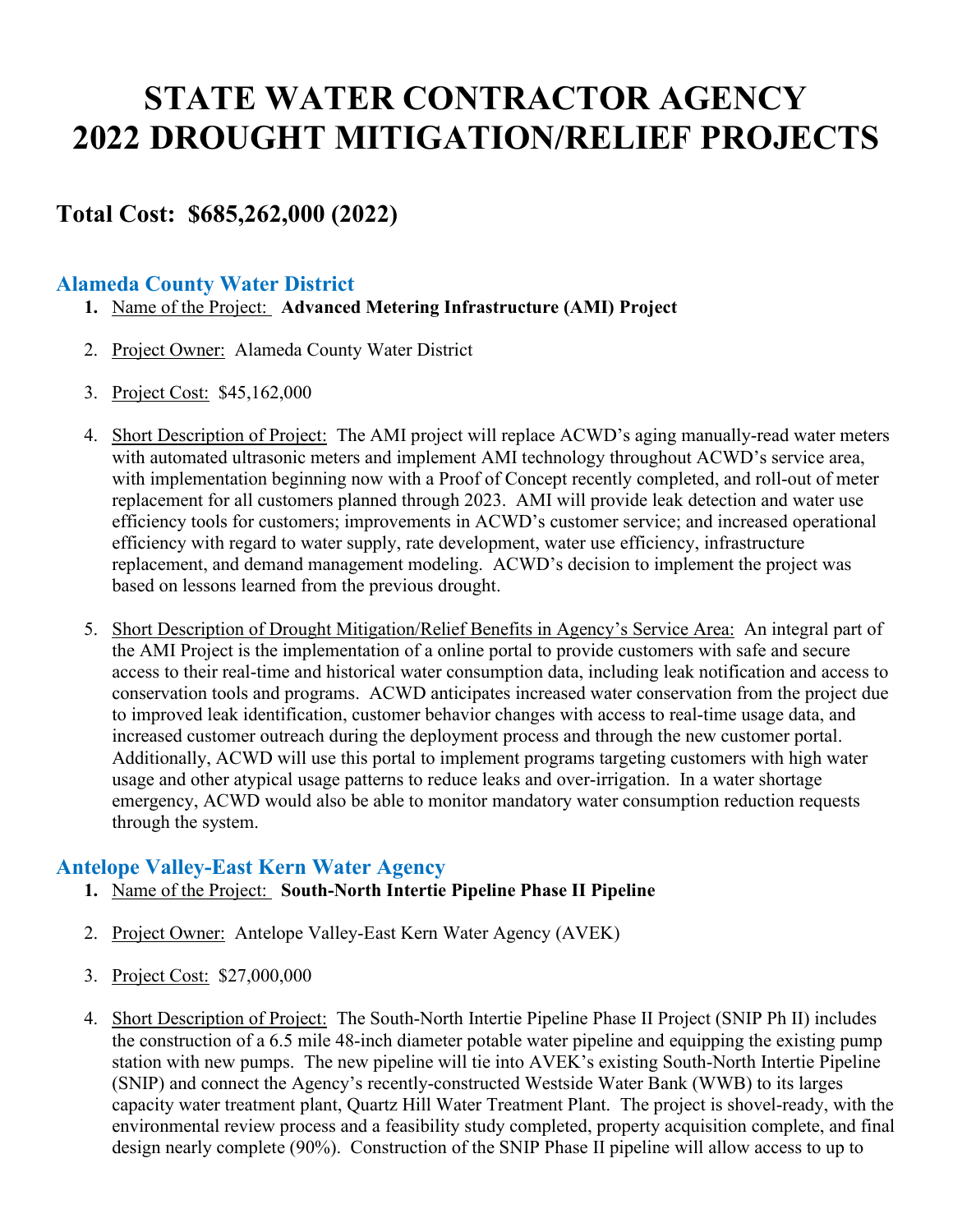75,000 acre-feet of water currently stored in the WWB. With the completion of the SNIP Phase II Pipeline, the banked-stored water may be delivered throughout the AVEK service area.

5. Short Description of Drought Mitigation/Relief Benefits in Agency's Service Area: Completion of the SNIP Ph II Project will close a major infrastructure gap, allowing the Agency to move banked-stored State Water Project (SWP) water it stores in the WWB to other points in its service area during dry years. The Project ensures that the water supply needs of all the Agency's customers can be met using stored groundwater in the event of SWP supply interruption due to a drought event. At the present time, utilizing the SNIP Ph II Pipeline, the Agency would have the ability to endure a 3-5 year drought without relying on the SWP by providing locally-stored water to customers in its service area. Construction of the SNIP Ph II Pipeline was originally scheduled to start in 2023. Early construction of the Project will allow up to 75,000 acre-feet of water stored to be available for delivery within the next two years.

# **Coachella Valley Water District**

- **1.** Name of the Project: **Non-Potable Water Connections Project**
- 2. Project Owner: Coachella Valley Water District
- 3. Project Cost: \$27,500,000
- 4. Short Description of Project: The Non-Potable Pipeline Connections Project involves the construction of approximately 13 miles of non-potable water (NPW) pipelines ranging in size from 12 to 30-inch in diameter. The Project will provide NPW to seven golf courses and one community church for irrigation purposes in lieu of utilizing groundwater. The Project will deliver approximately 4,850 acre-feet per year of NPW that consists of a blend of tertiary treated recycled water and imported Colorado River water.
- 5. Short Description of Drought Mitigation/Relief Benefits in Agency's Service Area: The Project is part of an overall NPW Expansion Project that CVWD is implementing in phases to meet water management goals. It allows customers that are currently using groundwater or CVWD-supplied potable water for irrigation purposes within its service area to use an alternate source of water. Source substitution is a critical element for meeting the Coachella Valley's long-term water needs to sustainably manage the groundwater basin by reducing groundwater pumping to mitigate drought and meet irrigation water demands. This project represents a key element in the continued efforts to mitigate drought and meet water demands that far exceed local supplies. This project is also in keeping with an alternative groundwater sustainability plan that CVWD and three partner Groundwater Sustainability Agencies implement to satisfy the Sustainable Groundwater Management Act.

# **Desert Water Agency**

- **1.** Name of the Project: **Grass Replacement Program**
- 2. Project Owner: Desert Water Agency
- 3. Project Cost: Total capital improvement cost = \$1,000,000
- 4. Short Description of Project: Replace grass with desert landscaping, artificial turf, or non-landscaped areas for residential, HOA, commercial, golf, and municipal customers. DWA provides incentive payments (based on square footage removed) to successful applicants. Projects are inspected before and after conversion to verify removal.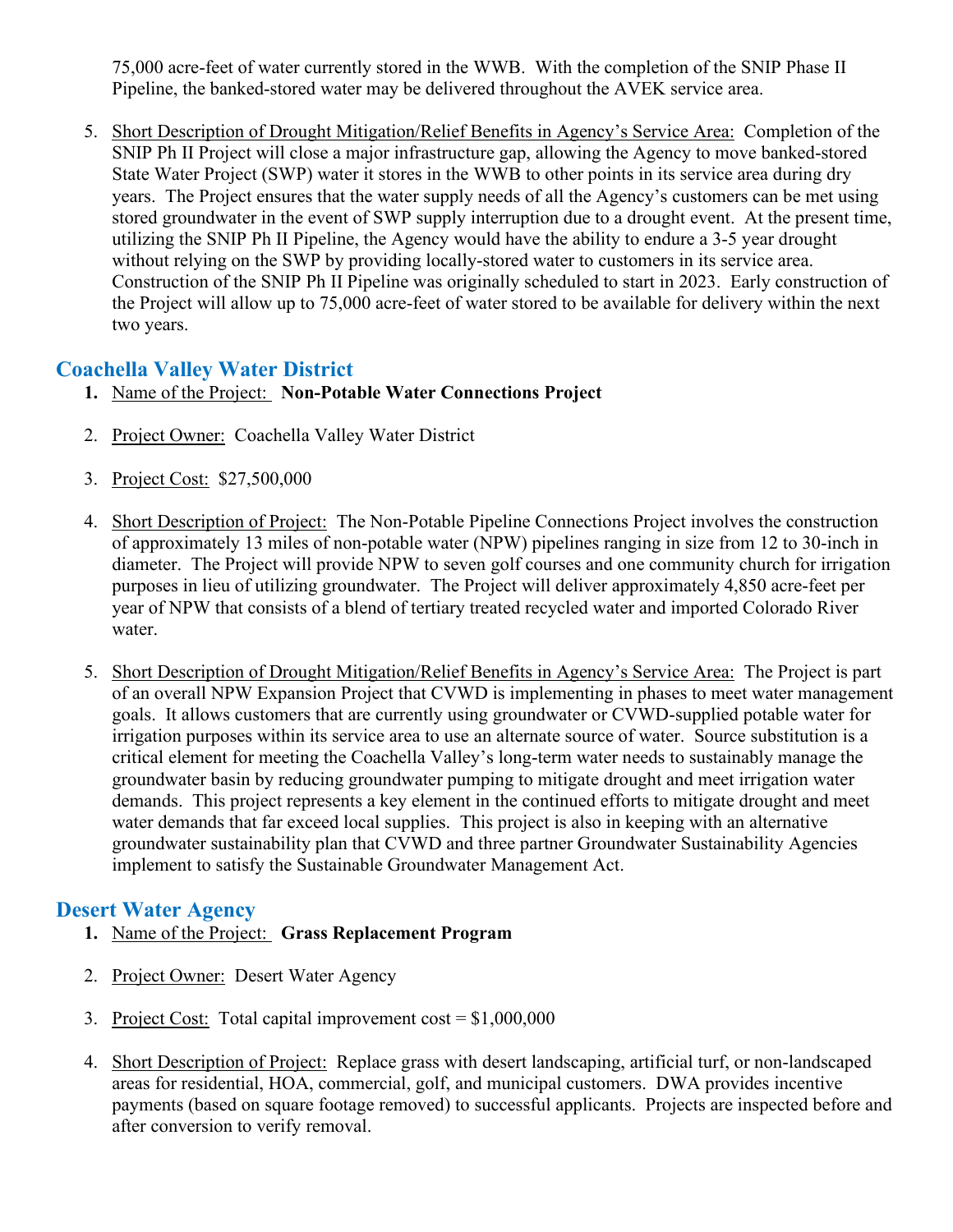5. Short Description of Drought Mitigation/Relief Benefits in Agency's Service Area: This project reduces groundwater and local surface water needed to meet landscape needs. Outdoor use is roughly 70% of DWA's total use, so reducing landscape requirements has a significant impact. It preserves availability for emergency and household uses in the event that supplies are limited for any reason.

# **Kern County Water Agency**

- **1.** Name of the Project: **Cross Valley Canal (CVC) Improvement Project**
- 2. Project Owner: Kern County Water Agency
- 3. Project Cost: \$7,600,000
- 4. Short Description of Project: Project consists of lining approximately one mile of earthen canal with fiber-reinforced concrete, raising the liner in Pool 2 of the CVE, and the addition of an inlet and turnout to move additional water supplies into local groundwater banks.
- 5. Short Description of Drought Mitigation/Relief Benefits in Agency's Service Area: Expected benefits include water savings of 2,100 acre-feet annually, improved reliability of water deliveries through Pools 2 and 8, reduced energy usage, and enhanced wildlife habitat through increased water diversions into the Kern River channel and/or Kern Fan groundwater banking projects. Benefits also include interconnection of Kern River water through the Friant-Kern Canal, and a new turnout at Nord Road to increase deliveries to local groundwater banking projects. The CVC Improvement Project will assist in meeting Sustainable Groundwater Management Act goals.

# **Metropolitan Water District of Southern California**

- **1.** Name of the Project: **New Connections to Alternative Sources of Supply: Rialto Pipeline Service Area Water Reliability Improvements**
- 2. Project Owner: Metropolitan Water District of Southern California
- 3. Project Cost: \$52,000,000
- 4. Short Description of Project: The Rialto Pipeline water supply reliability improvements consists of three project components: Wadsworth Pumping Plant Bypass Pipeline, Inland Feeder Rialto Pipeline Intertie, and Inland Feeder/San Bernardino Valley Municipal Water District Pump Station Intertie. These incremental infrastructure improvements coupled with major existing infrastructure would greatly increase operational flexibility and enhance the water supply availability to member agencies with service connections on the Rialto Pipeline.
- 5. Short Description of Drought Mitigation/Relief Benefits in Agency's Service Area: The current statewide drought and resulting low allocation of State Water Project (SWP) supplies by the California Department of Water Resources (DWR) have a direct impact on Metropolitan's ability to deliver water to the Rialto Pipeline service area that provides water to the East Branch SWP member agencies. Expanding delivery of alternative supplies from Diamond Valley Lake (DVL) and possibly Colorado River water would allow for reliable delivery of an alternative source of water to drought-vulnerable areas throughout the Metropolitan service area, mitigating drought impacts by potentially 116,000 acrefeet in one year.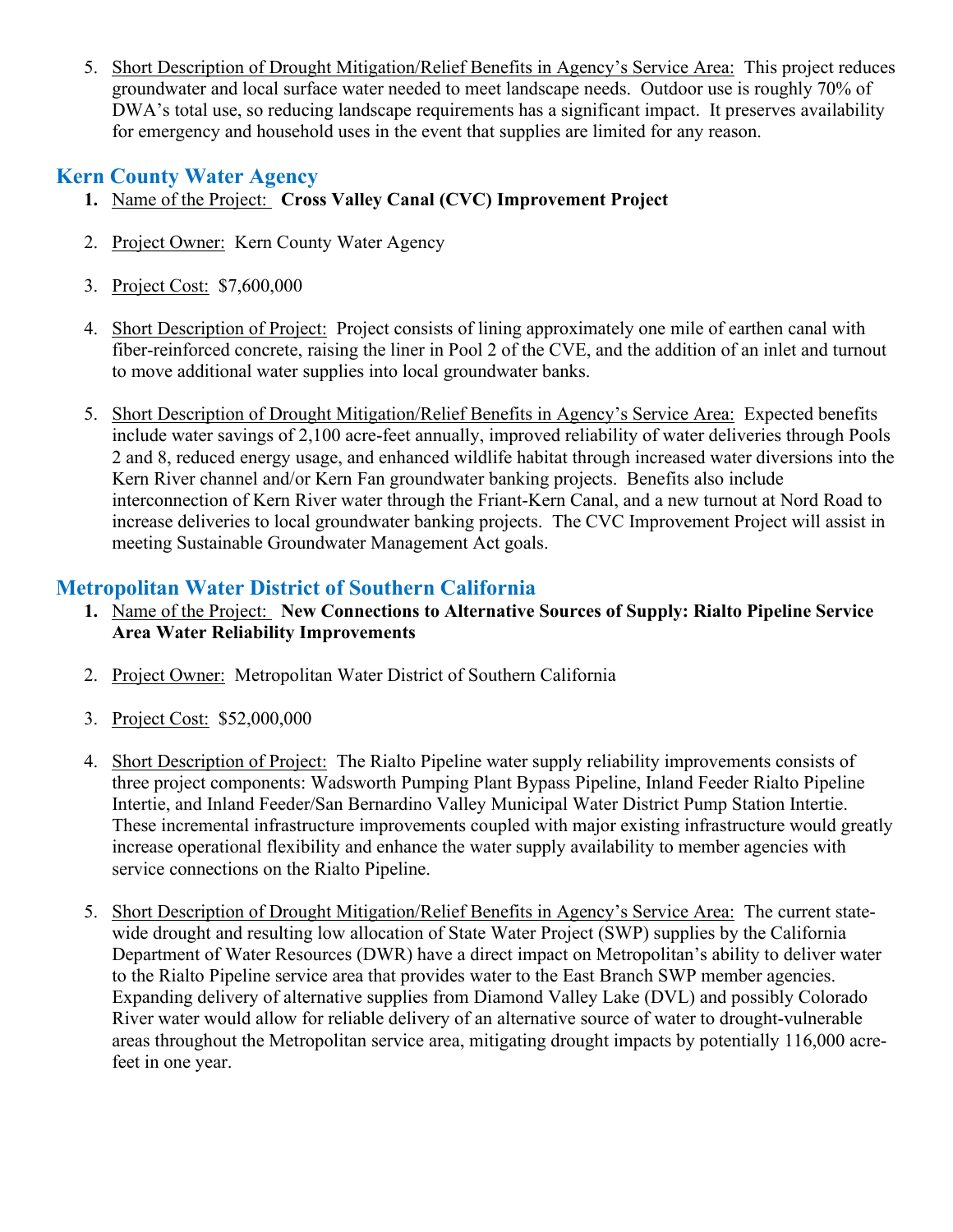# **Mojave Water Agency**

- **1.** Name of the Project: **West Victorville Water Bank and Drought Mitigation Program**
- 2. Project Owner: Mojave Water Agency
- 3. Project Cost: \$33,000,000
- 4. Short Description of Project: Mojave Water Agency (MWA) is currently in detailed design of a modification to an existing turnout and infrastructure on the Mojave River Pipeline to screen imported water and construct new groundwater recharge basins near the aqueduct. Additionally, construction of new production wells in the vicinity as well as simple modifications to existing infrastructure would allow pump-back to the aqueduct through an existing aqueduct turnout structure. This project could be phased in and implemented very quickly.
- 5. Short Description of Drought Mitigation/Relief Benefits in Agency's Service Area: The project will provide the MWA the ability to quickly move imported water belonging to MWA or other State Water Contractors into banked storage and subsequently return that water to the State Water Project. This will allow the MWA to store water when it is abundant and use or return that water during a drought, mitigating drought impacts for the region and the State. This project is leveraging existing infrastructure to the extent possible for rapid implementation.

# **Palmdale Water District**

- **1.** Name of the Project: **Well 36 and 37**
- 2. Project Owner: Palmdale Water District
- 3. Project Cost: \$6,000,000
- 4. Short Description of Project: Drilling and equipping of two new wells. This project is included in a certified EIR.
- 5. Short Description of Drought Mitigation/Relief Benefits in Agency's Service Area: This project is shovel-ready and will help with supplies during the current drought. These wells will provide additional extraction of existing adjudicated groundwater rights.

# **San Bernardino Valley Municipal Water District**

- **1.** Name of the Project: **Enhanced Stormwater Capture and Recharge Project**
- 2. Project Owner: San Bernardino Valley Municipal Water District
- 3. Project Cost: \$54,500,000
- 4. Short Description of Project: Enables the recharge of 2-1/2 times more stormwater into the large San Bernardino Basin. The project includes diversion improvements, new conveyance facilities, and over 450 acres of new recharge ponds. The facilities will recharge up to 78,000 acre-feet of stormwater per year, and are expected to average an additional 15,000 acre-feet per year.
- 5. Short Description of Drought Mitigation/Relief Benefits in Agency's Service Area: Storing water during wet periods so that it can be pumped during drought periods is the region's primary water management strategy. This project will store more stormwater in the largest and most heavily utilized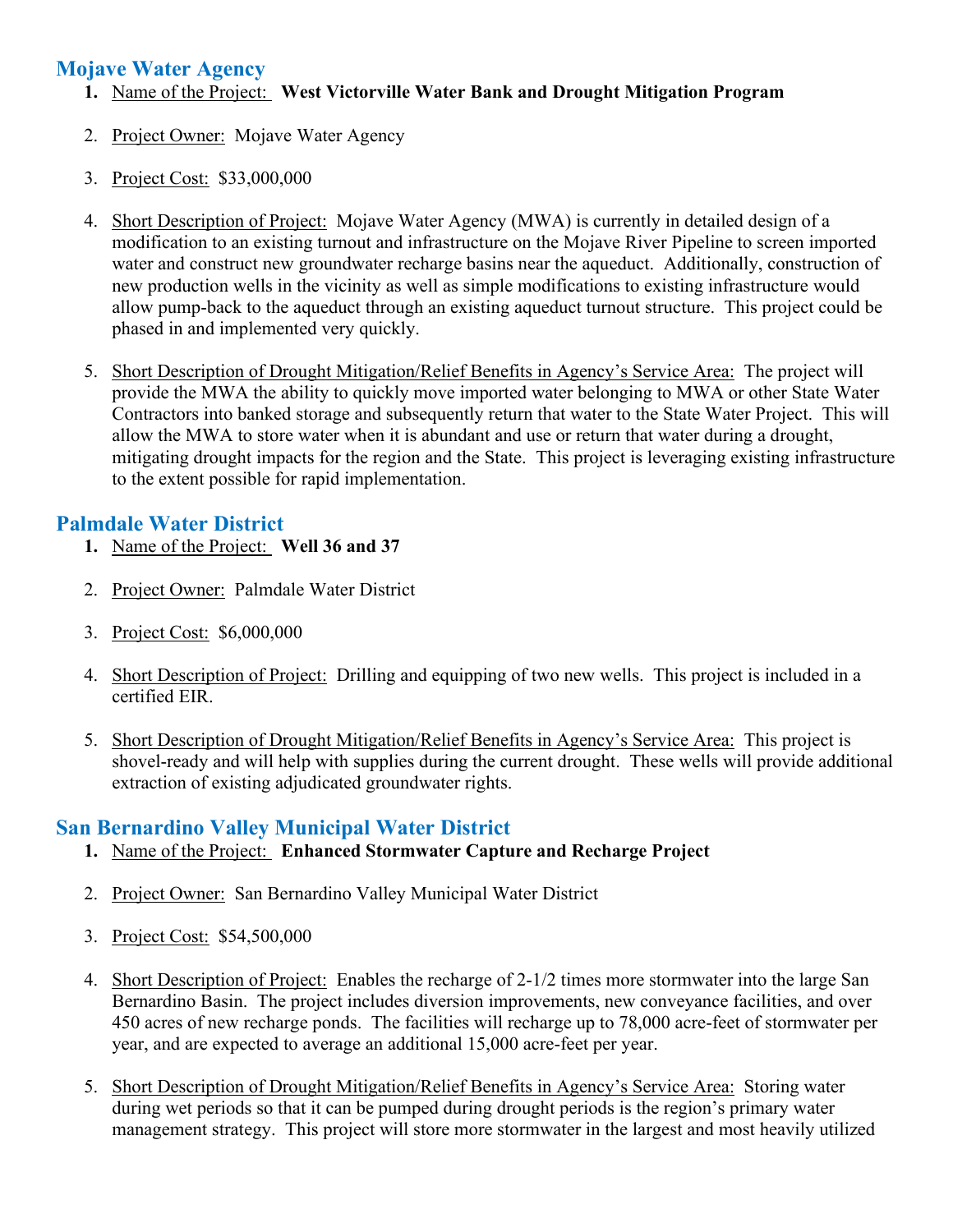groundwater basin the region. The stored water can then be pumped during drought periods using the hundreds of existing wells that pump from the basin.

# **San Gorgonio Pass Water Agency**

- **1.** Name of the Project: **San Gorgonio Pass Water Agency Backbone Pipeline**
- 2. Project Owner: San Gorgonio Pass Water Agency
- 3. Project Cost: \$50,000,000
- 4. Short Description of Project: Construction of a 10-mile pipeline and recharge basins in three distinct reaches, extending the East Branch Extension of the State Water Project through the cities of Beaumont and Banning, and terminating in the community of Cabazon. This pipeline would bring imported water into these Disadvantaged to Severely Disadvantaged Communities.
- 5. Short Description of Drought Mitigation/Relief Benefits in Agency's Service Area: Imported water would support the planned implementation of the Beaumont Adjudication and the project is also identified as a necessary element in the recently adopted local Groundwater Sustainability Plan under the Sustainable Groundwater Management Act. This region is in one of the highest economically developing areas of Riverside County due to new affordable housing. This project would facilitate water imports throughout the service area. The project has been planned for over two decades and addresses underserved communities with regard to the management of overdraft in the region. This pipeline would have the annual capacity to import approximately 15,000 acre-feet and there may be opportunities to convey non-State Water Project water through the pipeline to the federally recognized Morongo Band of Mission Indians, a significant landowner and primary stakeholder in the region.

# **Santa Clarita Valley Water Agency**

- **1.** Name of the Project: **Santa Clara and Honby Wells PFAS Groundwater Treatment Improvements Project**
- 2. Project Owner: Santa Clarita Valley Water Agency
- 3. Project Cost: \$11,500,000
- 4. Short Description of Project: Installation of groundwater treatment for two wells (2,000 gpm) using ionexchange technology to reduce the concentration of PFAS-related chemicals to levels consistent with potable drinking water standards. The project will include a well collector line to combine flows from the Santa Clara and Honby Wells.
- 5. Short Description of Drought Mitigation/Relief Benefits in Agency's Service Area: Recovery of this local groundwater resource will offset the need to purchase water during extended drought periods and increase the resiliency and reliability of our potable water supplies.

# **Solano County Water Agency**

- **1.** Name of the Project: **Putah Diversion Dam – Gate and Facility Refurbishment**
- 2. Project Owner: Solano County Water Agency
- 3. Project Cost: \$2,000,000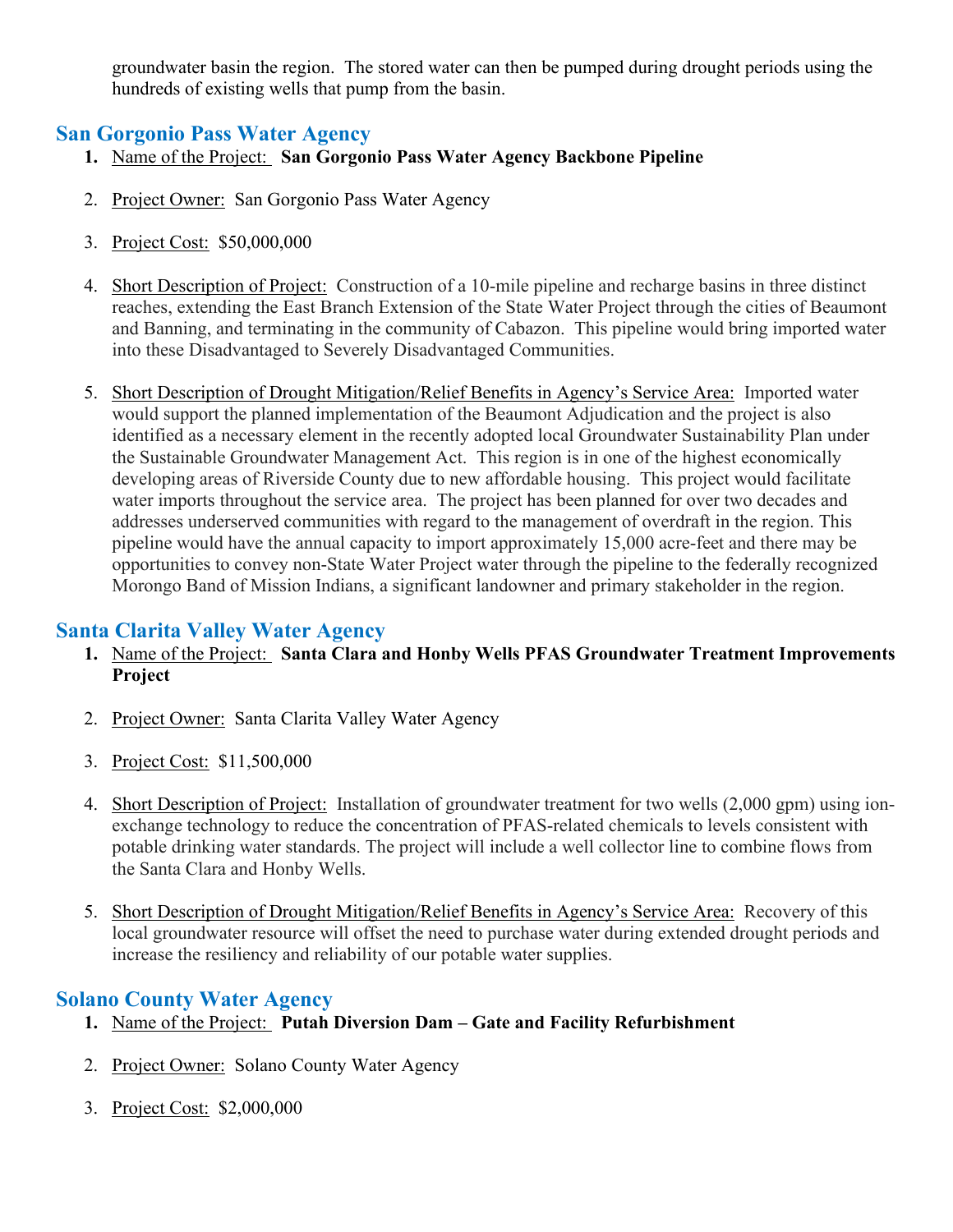- 4. Short Description of Project: The Putah Diversion Dam (PDD) is located along the Yolo and Solano County border approximately 6-miles west of Winters, CA. The PDD regulates water releases into Lower Putah Creek as well as the Putah South Canal (PSC) which is the municipal water supply for 400,000 residents in Solano County. The PDD was also on the boundary of the LNU Complex Wildfire in 2020. The project consists of two components: (1) Refurbishment of 12 radial flood gates, and (2) Improved vehicular and equipment access to the facility for future fire and infrastructure resiliency.
- 5. Short Description of Drought Mitigation/Relief Benefits in Agency's Service Area: The PDD project entails repairing and recoating 12 radial flood gates, replacing rubber gate seals (which currently leak), and adding gate positioning sensors to improve measurement of diversions. The project also improves vehicular and equipment access to the facility for future fire and infrastructure resiliency, as the Putah Diversion Dam was on the border of the devastating 2020 LNU Complex Wildfire.

# **Valley Water**

- **1.** Name of the Project: **Anderson Dam FERC Order Compliance Project**
- 2. Project Owner: Santa Clara Valley Water District (Valley Water)
- 3. Project Cost: \$356,000,000
- 4. Short Description of Project: The FERC Order Compliance Project is a subset of projects that are part of the \$1.2 billion Anderson Dam Seismic Retrofit Project and include the following. Construction Start Date: Fall 2021. Drought Response Benefit Components Completion Date: Fall 2022 with remaining components below completed by 2024.
	- a. Anderson Dam Tunnel, Reservoir & Creek Modifications *(New larger capacity dam outlet to allow rapid drawdown of reservoir, both for dam safety and flood protection)*
	- b. Cross Valley Pipeline Extension *(Supplemental imported water for Coyote Creek to support groundwater recharge and incidental benefits for threatened fish species)*
	- c. Coyote Creek Stream Augmentation Fish Protection Measures *(First ever installation of chillers to cool imported water to protect sensitive fish habitat)*
	- d. Coyote Percolation Dam Replacement *(Critical infrastructure to maintain groundwater recharge in high priority basin supplying public drinking water systems)*
	- e. Coyote Creek Flood Management Measures *(Floodwalls and levees to protect disadvantaged communities during larger outlet flows)*
- 5. Short Description of Drought Mitigation/Relief Benefits in Agency's Service Area: The FERC Order Compliance Project will deliver critical water supply benefits by the Fall of 2022, including the Cross Valley Pipeline Extension that will enable Valley Water to continue critical groundwater recharge in Coyote Creek to supply water to a high priority groundwater basin used for municipal drinking water, agricultural irrigation, and incidental environmental benefits.

# **Background:**

**Risk to Public Safety –** A large earthquake on the Calaveras Fault of the Coyote Creek Fault could result in significant damage to Anderson Dam, possibly leading to dam failure and uncontrolled water release that could inundate cities and rural areas from San Francisco Bay south to Monterey Bay, including much of Silicon Valley. The loss of life and property would be catastrophic and result in regional, state, national, and international impacts. Valley Water is working closely with FERC to modernize the dam.

**FERC's Order to Drain Silicon Valley's Primary Local Water Supply** – On February 20, 2020, FERC directed Valley Water to begin draining the reservoir by October 1, 2020, and to expedite